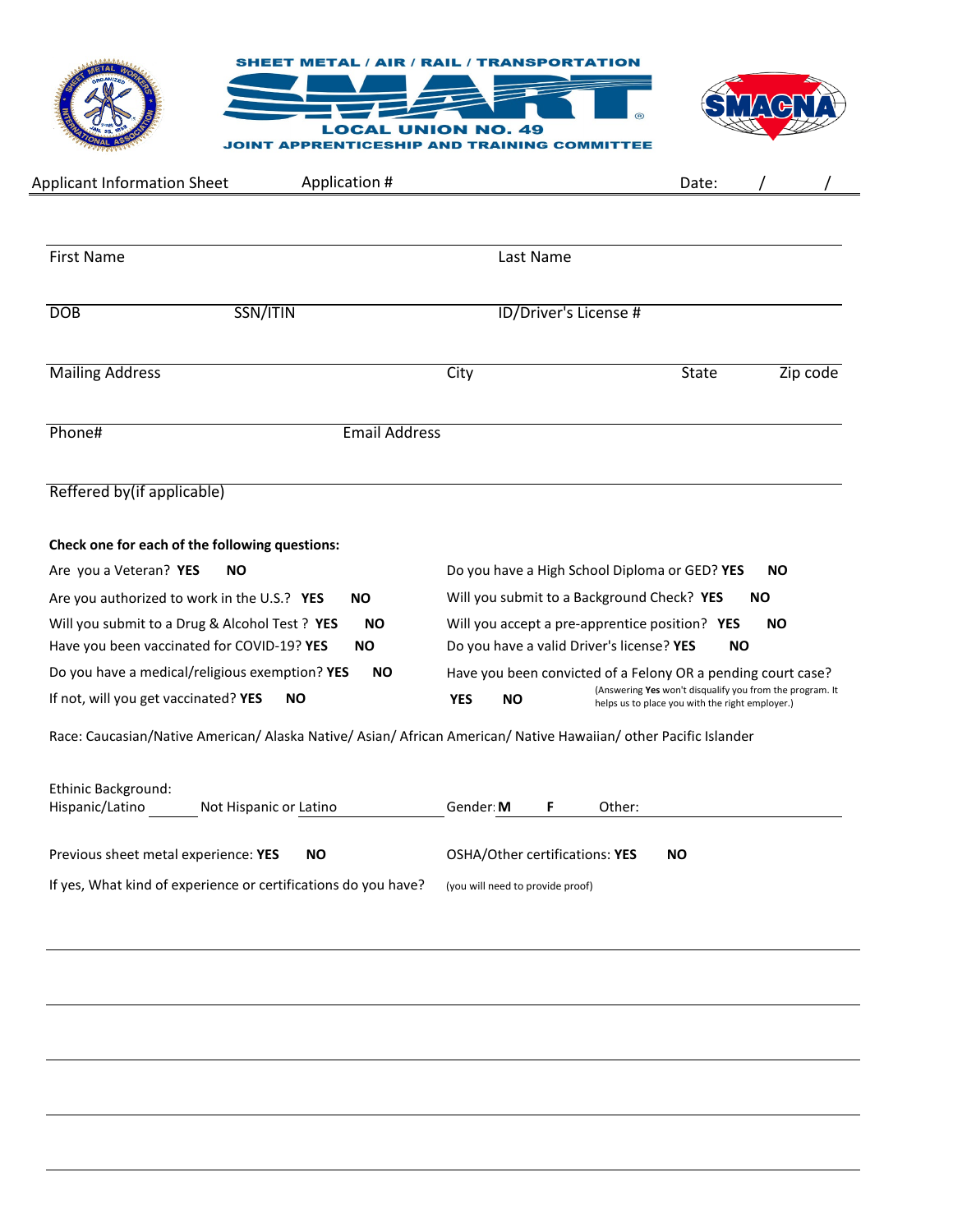

# Sheet Metal Work & the Apprenticeship Program. READ THE FOLLOWING BEFORE COMPLETING THE APPLICATION

**Sheet Metal Worker:** Fabricate or install ducts for heating and air conditioning systems in residential and commercial buildings. Performs layout and fabrication of ductwork, installs, and maintains heating ventilating and air conditioning equipment. Laying out, measuring, and marking sheet metal. Working with equipment to cut, bend or straighten sheet metal, welding sheet metal parts, polishing seams, joints, and rough surfaces, and reading and interpreting blueprints.

**HVAC service technicians**: Install, maintain, and repair various air quality systems. This includes air conditioners, climate control systems, heating equipment, ventilation units, refrigeration equipment, and more in compliance with local HVAC codes.

#### **Physical Demands:**

## **Pass a Pre-hire PHYSICAL and DRUG Screen, Failure is Automatic Termination of Application & Membership**

Must be physically able to perform the work of the trade as explained but not limited to the following: Should be able to climb ladders, scaffolds, lifts, balance, stoop, kneel, reach, handle, feel and see.

- A. Work in the shop requires the ability to do the following tasks:
	- 1. Be on your feet all day long.
	- 2. Lift objects weighing up to 50 lbs.
	- 3. Manipulate hand and power tools.
	- 4. Follow Instructions
- B. Work in installation requires the ability to do the following tasks:
	- 1. Be on your feet all day long
	- 2. Work in all kinds of weather conditions
	- 3. Carrying and moving materials and equipment.
	- 4. Climbing stairs and ladders to the work area
	- 5. Working overhead off ladder or scaffolding
	- 6. Manipulating hand and power tools while working overhead.
	- 7. Follow instructions and all policies of union and employer.

#### **Working Conditions:**

Sheet Metal workers are required to work in both indoors and outdoors with exposure to all weather conditions. Sheet Metal workers may be required to work out of town per the employer. Sheet metal workers are exposed to excessive noise from a construction site or fabrication shop.

**Reliable transportation**: Apprentices are responsible for having reliable transportation or their own means of transportation to get to and from the jobsite or shop and school. Apprentices are required to work in areas out of their hometown on several occasions. Typical work hours are usually 4–10-hour days, so you will be able to come home Thursday night. Contractors *may* require a **valid** Drivers License and Insurability as a Condition of Employment. Some contractors require a Seven (7) Year clean driving record.

**Out of town work**: Apprentices are required to sometimes work out of town, our jurisdiction is the entire state of New Mexico and western Texas. Most out of town jobs try to work a 4-10 work week, meaning 4–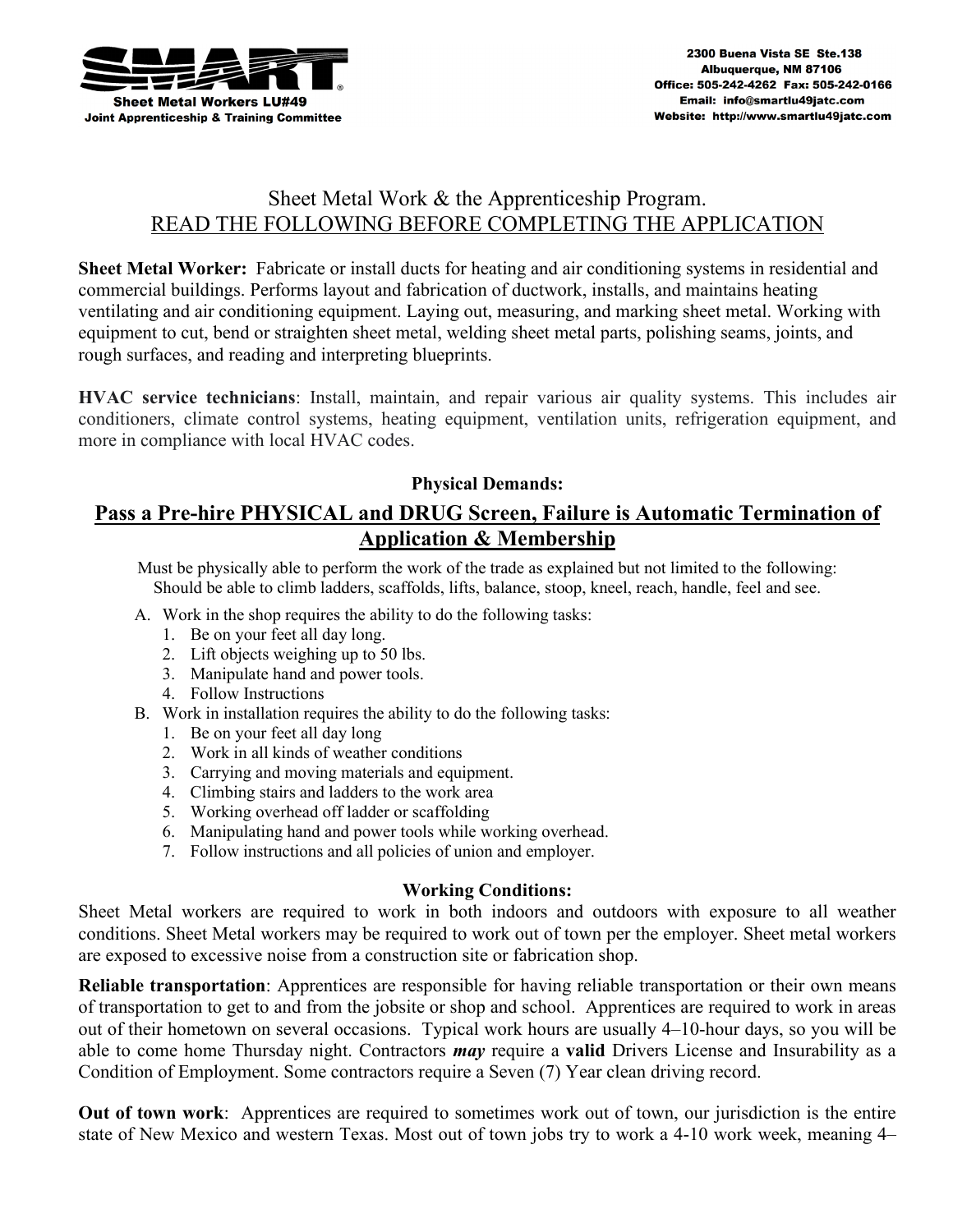10-hour days, so you can return home on Thursday night. As with many careers in construction, there are peak periods that will require you to work overtime.

**Tools:** Apprentices will be required to purchase their **own hand tools**, as shown on the tool list. The bold items will be needed when starting employment, the remainder you will be able to purchase over the next Six (6) months.

### **APPRENTICESHIP PROGRAM (CLASSES):**

It is a Four-Year Program consisting of 8000 on the job training (OJT) hours and 800 Classroom hours. Apprentices attend Concentrated Training (explained below).

**New Apprentices 1.0 Period will be attending classes for One Week (40 hours) 5 times a year in Albuquerque. You may be eligible to receive reimbursement for the cost of the motel room and some food expenses in the form a peridium check. This is** *only* **available to those living 80 miles or more out of town. Apprentices are paid a peridium of \$250.00 by qualifying Employers, (except Los Alamos) for attending their scheduled week of class.**

#### **Minimum Requirements for Apprenticeship Program:**

- $\geq 18$  years or older
- ▶ Have High School Diploma, GED, or H.S Transcripts
- Have these forms of ID: Driver's License or ID *and* a Social Security or ITIN Card

Applications can be submitted, in person Monday – Friday, 8:00am-4:00pm *or* online.

Employment is not guaranteed, but it is dependent on the current demand for employees in the construction industry. Our goal is to keep apprentices working while learning the trade. Apprentice can be laid off due to job completion or poor work performance.

#### **Requirements for Union Membership:**

You will be joining the Sheet Metal Workers LU No.49 and as a member you will be required to obtain the following as per the Collective Bargaining Agreement.

- Complete Membership Packet
- Required to pay a **\$50.00** initiation fee plus three (3) months out-of- pocket dues, for a total of **\$125**.
- As an Apprentice your starting out-of-pocket union dues will be **\$25.00** monthly.
- $\triangleright$  Pass a Pre-Hire Drug screen and physical
- $\triangleright$  Starting pay for a 1.0 Period Apprentice is based on the current CBA (collective bargaining agreement).

#### ALL FEES FOR MEMBERSHIP MUST BE PAID BEFORE YOU CAN ENTER EMPLOYMENT!

Sheet Metal Workers' LU#49 JATC promotes a **100% drug free** workplace; anyone failing the pre-hire testing will be automatically disqualified for entry into the apprenticeship program and denied employment in this industry.

**NOTICE**: ALL MONIES PAID TO SHEET METAL WORKERS LOCAL UNION #49 ARE **NON-REFUNDABLE**, REGARDLESS OF DENIAL FOR APPRENTICESHIP FOR **ANY** REASON INCLUDING FAILURE OF PRE-HIRE TESTING.

#### **I have fully read and understand the above requirements for entry into the Sheet Metal Workers LU #49 JATC Apprenticeship Program.**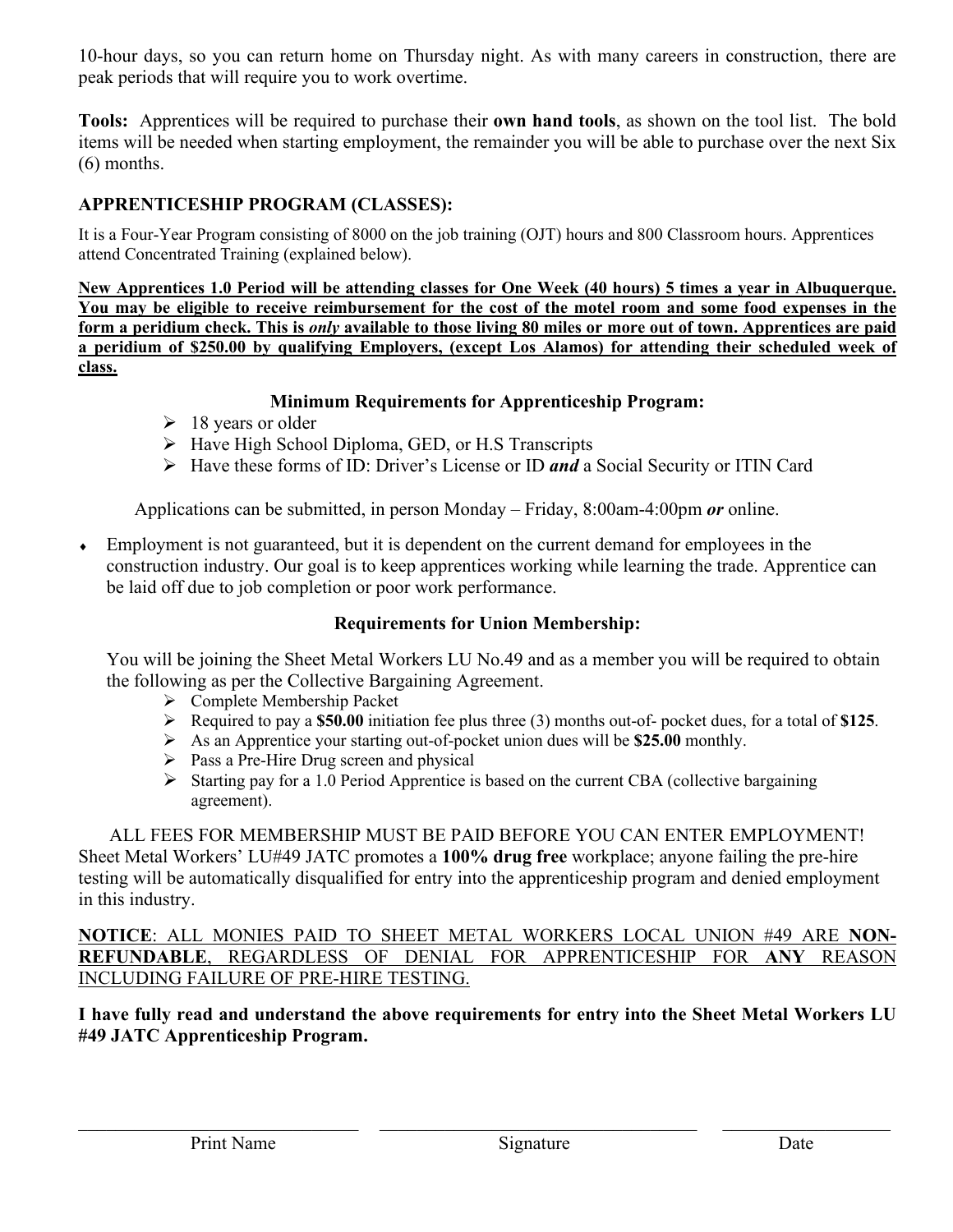# **SMART LU#49 JATC** Additional Information

| Ethnic Group (optional):                                                                     |         |                                                 | (Hispanic/ Cauc/ Native Amer/ African Amer/ Asian)                                                  |  |
|----------------------------------------------------------------------------------------------|---------|-------------------------------------------------|-----------------------------------------------------------------------------------------------------|--|
| Race Group (optional):                                                                       |         |                                                 | (White/ Black-African Amer/ Amer Indian-Alaskan Native/<br>Asian/ Native Hawaiian-Pacific Islander) |  |
| How did you find out about this apprenticeship program other than from member? Advertisement |         |                                                 |                                                                                                     |  |
| Internet                                                                                     | Website | Job Counselor ______ Trade Up ________ Job Fair |                                                                                                     |  |
| Current Member (please print name if referred by a member) _____________________             |         |                                                 |                                                                                                     |  |

# **Answering NO to the next 5 questions will not prevent you from entering the Apprenticeship Program. Some job calls require the following and failure to qualify will be automatic removal from jobsite and termination from company:**

Many job calls may require a valid driver's license to operate company vehicles especially when it is a call with one journeyman and one apprentice. To qualify to drive a company vehicle, some insurance companies will not allow anyone with a DUI offense within the last Seven (7) years or under the age of 21 years old. Some job sites will require a background check to be allowed on site, this check will disqualify any individual who has been convicted of a felony and/or has a pending court case which is un-resolved at the time they are trying to be cleared to work on site.

| 1. Would you accept a job call requiring a valid driver's license? | Yes  | No. |
|--------------------------------------------------------------------|------|-----|
| 2. Have you received a DUI within the last Seven (7) years?        | Yes. | No. |
| 3. Would you accept a job call requiring a background check?       | Yes  | No. |
| 4. Would you be willing to work out of town?                       | Yes  | No. |
| 5. Would you be interested in a Pre-Apprentice position?           | Yes. | No. |

| <b>Printed Name:</b> |  |
|----------------------|--|
|                      |  |

Printed Name: \_\_\_ Signature: \_\_\_\_\_\_\_\_\_\_\_\_